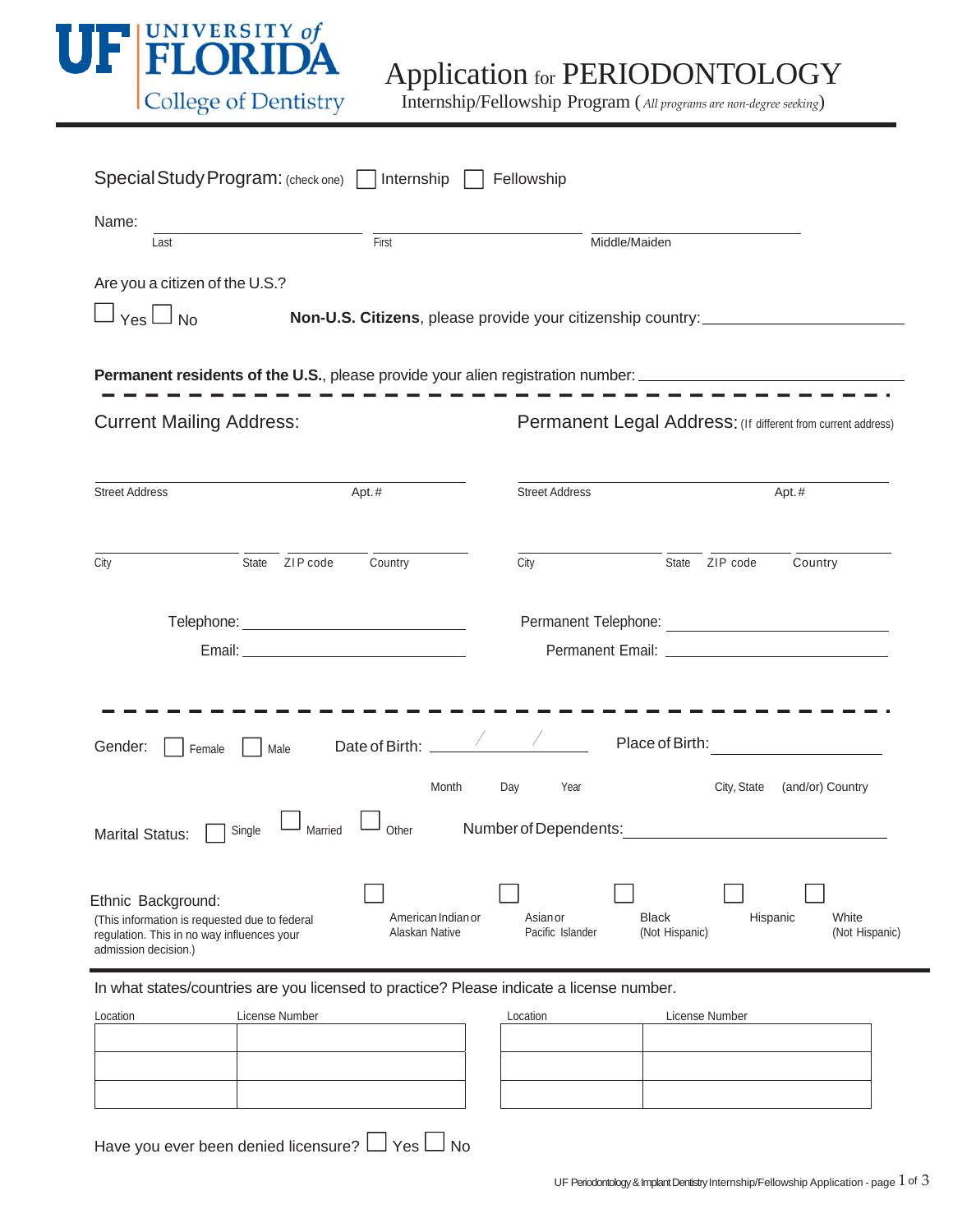

If licensed, during your course of licensure, have your privileges ever been modified, suspended or revoked?

|  |  | N٥ |
|--|--|----|
|--|--|----|

If yes to either of the above questions, please explain the circumstances.

Please describe your professional experience; indicate the nature of the experience (private and /or associate practice, research, or teaching) and the length of your involvement. Indicate area of specialty, if any:

List any scientific or clinical publications or presentations you have given at scientific meetings or dental societies:

Please provide a description of the types of activities you would like to engage in during your time at the UF College of Dentistry (be specific):

What would you like to accomplish during your time at the University Of Florida College Of Dentistry?

What particular area(s) of interests do you have - for example: research, clinical dentistry, endodontics, etc? Please be as specific as possible.

How do you plan to use the experience you gain at UFCD?